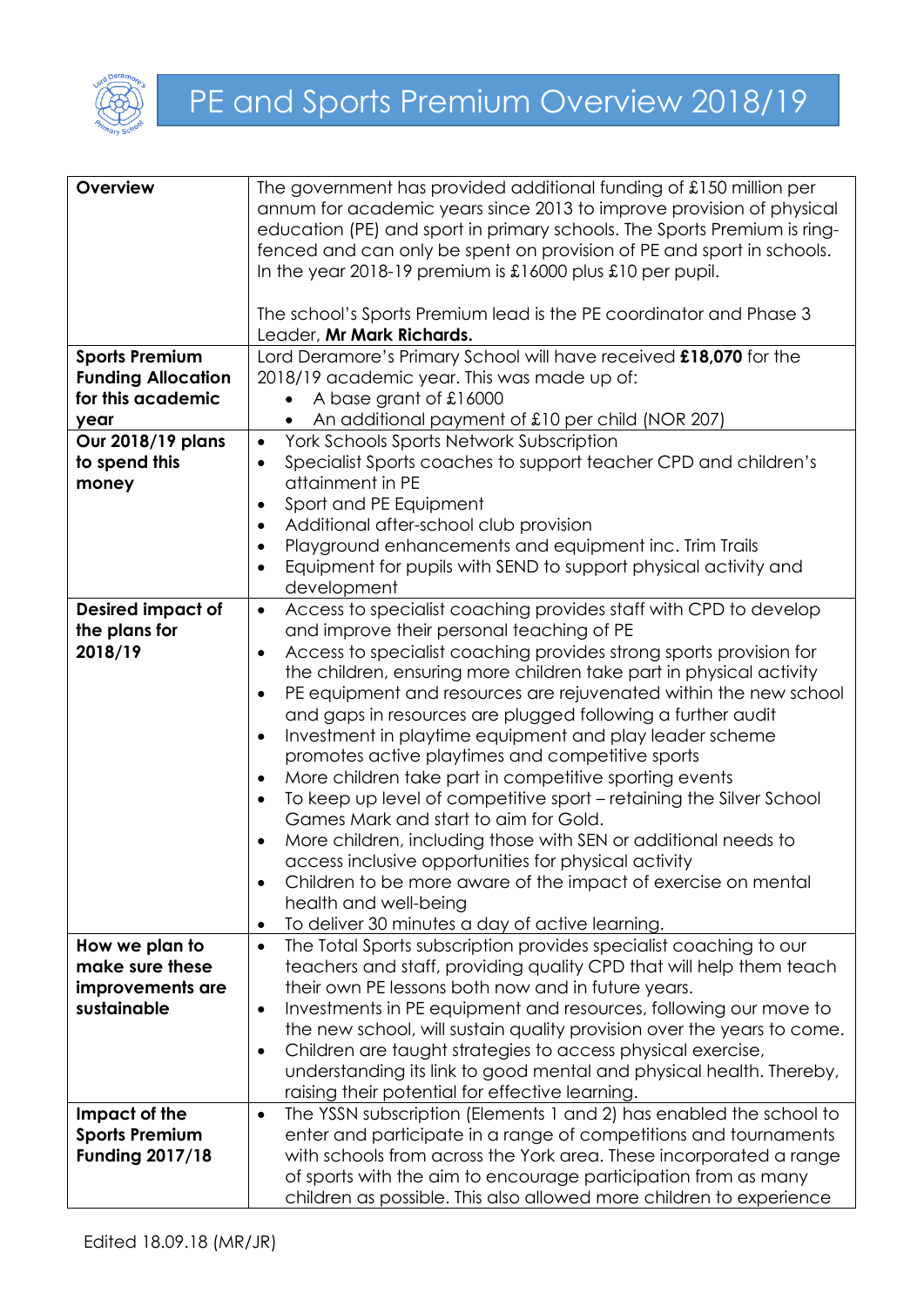

## PE and Sports Premium Overview 2018/19

|                                                 | competitive sports within an intra school competition setting which<br>were organised by professional coaches. Level 2 also provided the<br>opportunity for sports specialists to come into school and work<br>alongside staff. This was a valuable resource to provide CPD for<br>staff in a range of sports, as well as giving children the chance to<br>learn a range of skills with an experienced coach. All of KS2 have<br>benefitted from this as well as Year 1/2 children. Staff have valued<br>these opportunities as useful CPD for teaching physical education,<br>especially those who are less confident with the subject. Staff have<br>been able to identify sports where they feel their skills are weaker<br>and have increased their knowledge and understanding for the<br>future, including giving them new approaches and ideas.<br>The level 2 sports specialists often provided lunch time and after<br>$\bullet$<br>school clubs. Again, this increased the opportunities for children to<br>participate in specialised coaching lessons, as well as competing in<br>inter-sports games within school. Many clubs were often<br>oversubscribed, in KS1 and KS2, resulting in the maximum amount of<br>children attending weekly.<br>The Sports funding last year has helped to develop our ongoing PE<br>$\bullet$<br>and sport provision within a new school building and environment.<br>We have used a lot of money last year purchasing brand new PE<br>equipment following an audit. This has helped to ensure that our<br>resources help to provide a rich and engaging PE curriculum.<br>We have been able to provide a wider range of clubs (some free of<br>charge) to more children.<br>We introduced Total Sports coaching one day per week last year<br>which proved highly successful with staff and parents. Staff CPD<br>skills were enhanced and children were accessing higher quality PE<br>sessions as a result of this. |
|-------------------------------------------------|----------------------------------------------------------------------------------------------------------------------------------------------------------------------------------------------------------------------------------------------------------------------------------------------------------------------------------------------------------------------------------------------------------------------------------------------------------------------------------------------------------------------------------------------------------------------------------------------------------------------------------------------------------------------------------------------------------------------------------------------------------------------------------------------------------------------------------------------------------------------------------------------------------------------------------------------------------------------------------------------------------------------------------------------------------------------------------------------------------------------------------------------------------------------------------------------------------------------------------------------------------------------------------------------------------------------------------------------------------------------------------------------------------------------------------------------------------------------------------------------------------------------------------------------------------------------------------------------------------------------------------------------------------------------------------------------------------------------------------------------------------------------------------------------------------------------------------------------------------------------------------------------------------------------------------------------------------------------|
| <b>Swimming figures</b><br>for current Y6 class | Currently - 26/28 children (93%) in Year 6 can swim at the National<br>$\bullet$<br>Curriculum requirement of 25m. Support will be offered and<br>provided to any children who still cannot swim (e.g. through free<br>swimming sessions / lessons).                                                                                                                                                                                                                                                                                                                                                                                                                                                                                                                                                                                                                                                                                                                                                                                                                                                                                                                                                                                                                                                                                                                                                                                                                                                                                                                                                                                                                                                                                                                                                                                                                                                                                                                 |